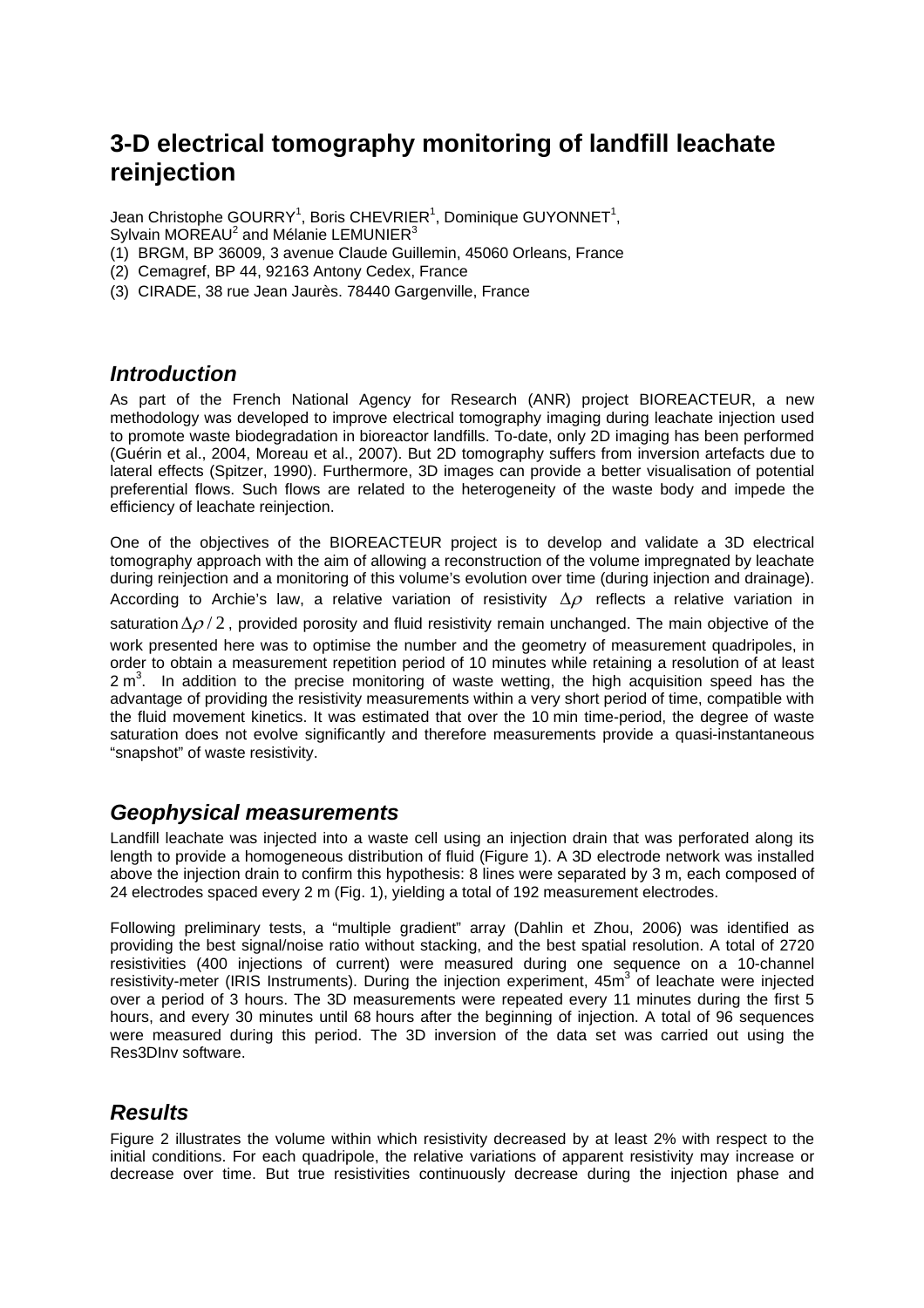increase during the drainage phase (Fig. 2). It is seen in Figure 2 that the leachate infiltrated fast into the waste, but preferentially near the bottom end of the injection drain. About 30 minutes following the start of injection, a quasi steady-state was reached and the volume of the wet bulb shows little variation after that, although degrees of saturation within the bulb continued to increase. Lateral extent of the wet bulb, with respect to the drain axis, appears to be on the order of 7-10 meters (Fig. 3). Following termination of injection (3 hours after the start) the wet bulb shrinks over a period of approximately 3 days.

#### *Preliminary conclusions*

3D electrical tomography allows a good visualisation of the volume influenced by leachate injection. Despite larger operational constraints than with 2D tomography, the 3D approach avoids the inversion artefacts involved in 2D tomography. It was possible to optimise the measurement frequency in order to allow a monitoring of the injection period. Such a method should prove useful for improving the design of bioreactor landfill leachate injection systems. It should also be possible to analyse the results of the measurements in real time, thus allowing a better control of leachate injection experiments. This is a short-term objective of the ongoing project.

## *References cited*

Dahlin T. and Zhou B., 2006. Multiple gradient array measurements for multi-channel 2D resistivity imaging. Near Surface Geophysics, 2006 ;13-123.

- Guérin, R., Munoz, M.-L., Aran, C., Laperrelle, C., Hidra, M., Drouart, E., Grellier, S. (2004) Leachate recirculation: moisture content assessment by means of a geophysical technique, Waste Management, 24, pp. 785-794.
- Moreau, S., Courant, P., Budka, A., Presse D., Bouye, J.-M. (2007) Using electrical resistivity 2D tomography in solid waste to evaluate hydraulic performances of leachate recirculation networks in landfills. Proceedings Sardinia 2007, Eleventh International Waste Management and Landfill Symposium. S. Margherita di Pula, Cagliari, Italy, 1-5 October 2007.
- Spitzer K., 1998, The three-dimensional DC sensitivity for surface and subsurface sources; *Geophys.J.Int.*, 137, 736-746.



Fig 1 : Configuration of the electrode network at the cell surface